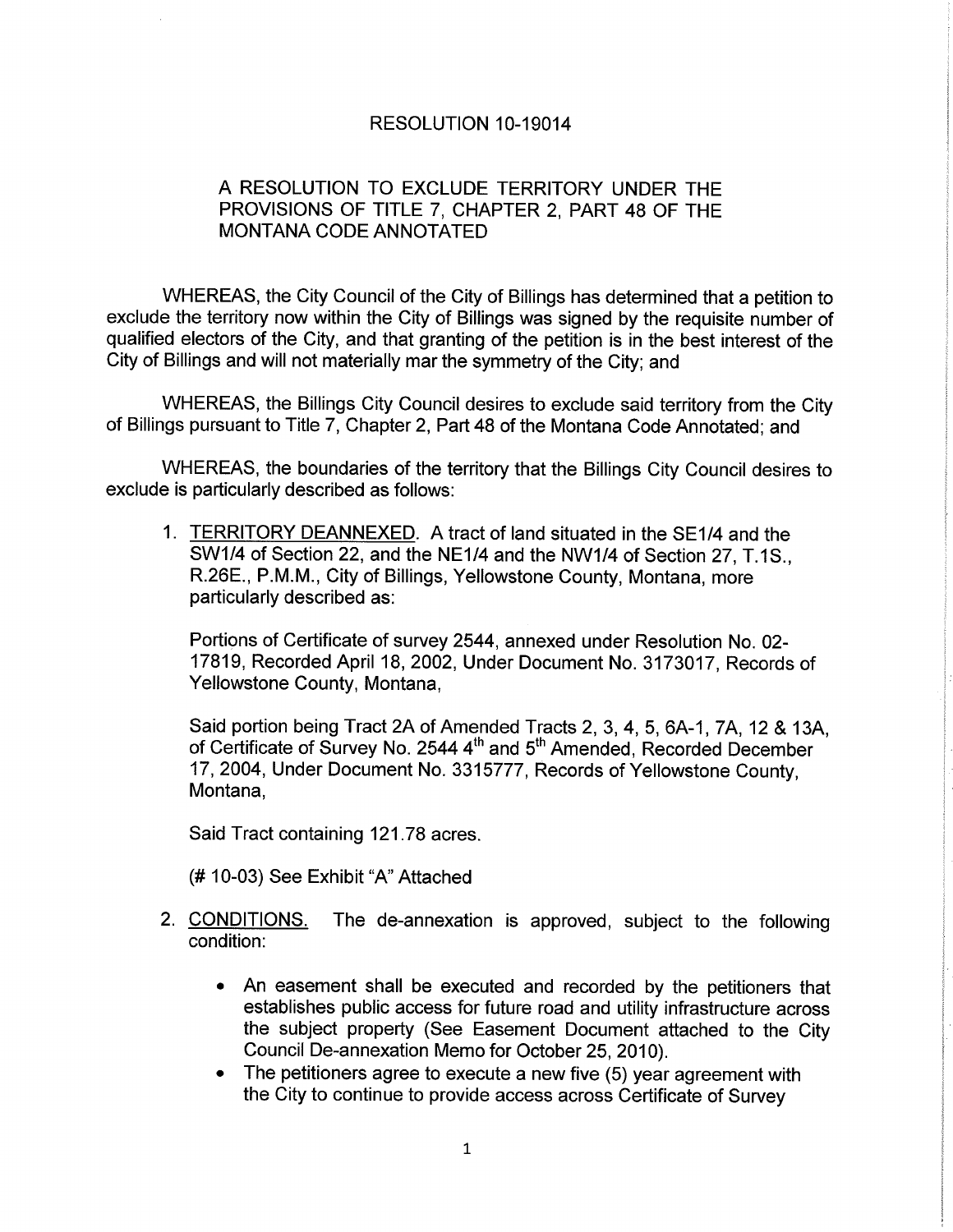2165 for city personnel, approved contractors, and vehicles to service and inspect the Briarwood Water Storage Reservoir as stipulated in the access agreement between the City and the petitioners dated February 6,2007.

NOW, THEREFORE, BE IT RESOLVED BY THE CITY COUNCIL OF THE CITY OF BILLINGS, MONTANA:

- A. The Billings City Council desires to exclude the above described contiguous territory.
- B. All registered voters in the territory to be embraced were immediately notified, in writing.
- C. Notice of the City Council's intent to exclude said territory was passed under Resolution No. 10-18997, and published as provided in Section 7-1- 4127, MCA, with notice that for a period of twenty (20) days after first publication of the notice, the Billings City Clerk accepted written comments approving or disapproving the proposed exclusion of the above described territory from the City of Billings from registered voters residing in the area proposed to be excluded.
- D. The City Clerk forwarded all written communication received by the Clerk to the City Council for consideration.
- E. A public hearing on the question of exclusion of said territory was held on October 25,2010.

APPROVED AND PASSED by the City Council of the City of Billings this 25th day of October.2010.



THE CITY OF BILLINGS

Howas W. Hovel BY: Howas W. Hovel

- Thomas W. Hanel. MAYOR

ATTEST:

BY: Cari Martin, CITY CLERK